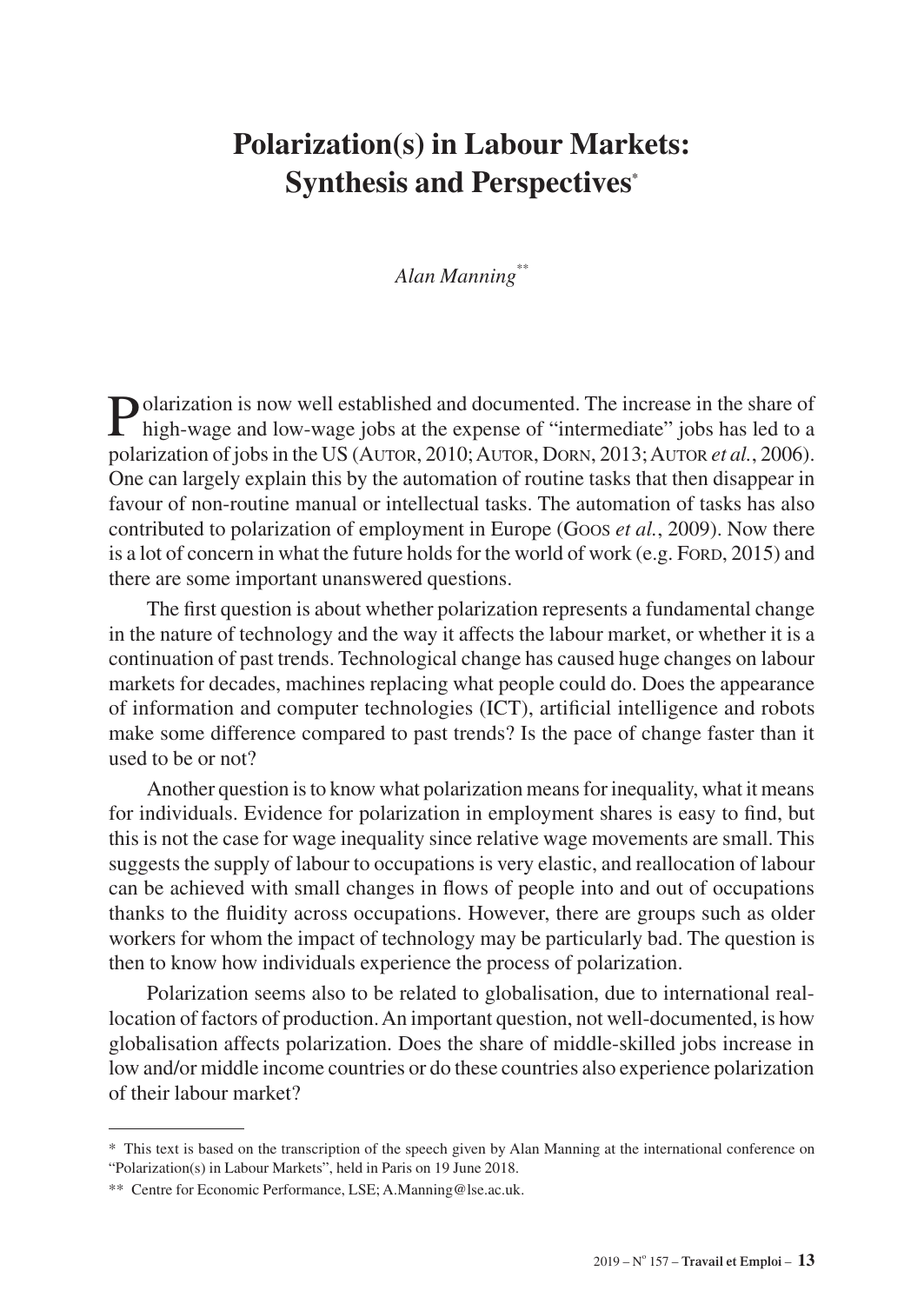Most of the empirical studies on polarization tend to compare outcomes across occupations, sectors or firms that are more or less affected by the automation of tasks. Those studies cannot assess the aggregate effect of these changes. The question is then: how can we assess the overall impact of polarization on the labour market? I will present some theory suggesting that in a general equilibrium framework the long run effects of technology should be positive for wages of workers on average. In this framework, new technology cannot make all types of workers worse off. This is due to a perfectly elastic supply of labour of different types in different occupations, and labour being ultimately the fixed factor in the long run.

In this text, I will express the view that polarization is mostly a continuation of past changes rather than something radically new, that it has often not had big implications for inequality because of relatively easy mobility across occupations and that there are reasons why new technology, of any form, is likely to lead to higher wages for most workers. But, there are no grounds for complacency. There is no reason to think that a market economy will deliver the efficient level of growth and there needs to be an active state to ensure that all benefit from growth.

## **Polarization: Change or Continuity?**

BARANY, SIEGEL (2018) argue that some aspects of polarization go back decades, before they attracted much attention from mainstream economists. The replacement of craft workers in manufacturing, which can be seen as machines replacing a stereotypical middling job, started long before the arrival of computers and ICT. On the other hand, the replacement of clerical workers, also a middling type of job, is more recent and more connected to ICT. If some elements of polarization are newer than the others, the driving force of polarization is routinisation or automation. Machines have been replacing labour in jobs that can be routinised. Those jobs have tended to be, in recent decades, in the middle of the job or the wage distribution, which has led to a job polarization. However, there's a lot of heterogeneity in these jobs and uncertainty about future evolution.

The replacement of workers by the machine has fed many fears, the most recent of which concern the impact of artificial intelligence and robots. In 2013, Frey and Osborne examined the extent to which jobs are subject to computerisation (Frey, Osborne, 2017). They estimated the probability of computerisation for a large number of occupations and, based on these estimates, predicted the expected impacts of future computerisation on US labour market outcomes. According to their estimates, about 47 percent of total US employment was at risk. These estimates of the probability of automation were over an unspecified number of years, though they suggested a decade or two.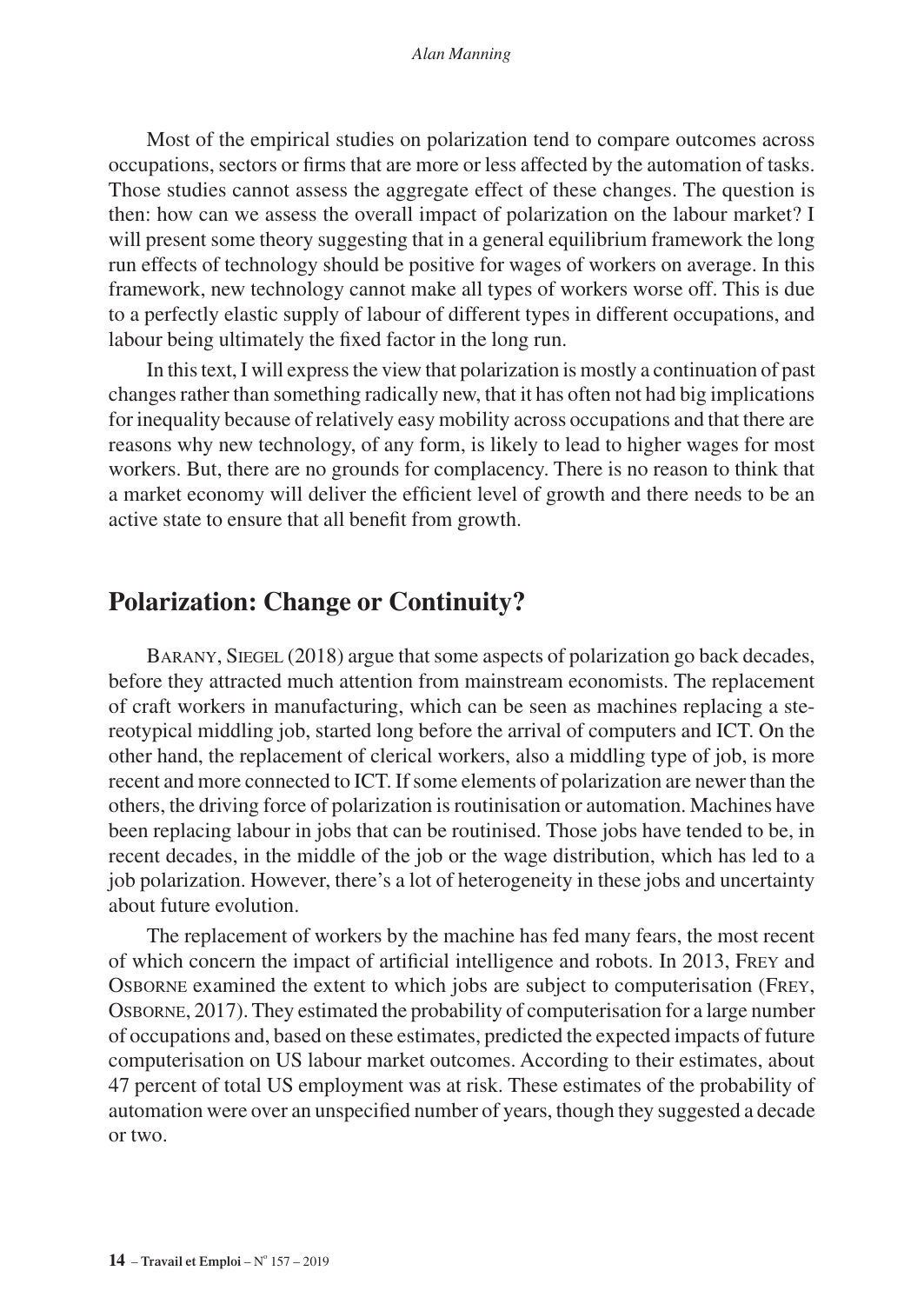It has been now six years since Frey and Osborne came up with their projections, about a quarter of the way through the two decades they talked about as a reasonable time horizon, and we can now have a look at what has happened in those five years. We reproduce in Table 1 the results of very simple occupations regressions from the *US Occupational Employment Survey* that provides data on employment and earnings for more than 700 occupations.

| <b>Dependent Variable</b> | <b>Change Log Employment</b> | <b>Change Log Employment</b> |  |
|---------------------------|------------------------------|------------------------------|--|
| Sample Period             | 2012-2017                    | 2012-2017                    |  |
|                           | Unweighted                   | Weighted                     |  |
| Probability of Automation | $-0.018$<br>(0.004)          | $-0.015$<br>(0.003)          |  |
| $R^2$                     | 0.016                        | 0.015                        |  |

|  |  |  | TABLE 1 – Change in Employment, 2012-2017 |  |
|--|--|--|-------------------------------------------|--|
|--|--|--|-------------------------------------------|--|

*Source*: *US Occupational Employment Survey*, author's calculations.

With a very simple regression of the change in each occupation log-employment on their estimated probability of automation from 2012 to 2017 (the last data Frey and Osborne had when they made the projection was 2012), we get a significant and negative effect (Table 1). The jobs with a higher probability of automation according to their estimate do have a slower employment growth or even employment has fallen over the last five years. But the explanatory power of this variable is incredibly low (the r-squared is 0.016) and the effect is not really very big, implying a difference of 20 percentage points over a period of 10 years between one job with zero probability of automation and another with a probability of 1. For context, the actual changes at the 10th percentile is minus  $22\%$ , the 90th percentile is  $+53\%$ . So, this is actually not predicting any Armageddon but it does seem to have some explanatory power for what happened after their projections. However, it remains possible that these results indicate only the beginning of the trend and that the phenomenon may accelerate. But if we take the 10 years prior to when Frey and Osborne made their prediction and see how well their estimated probability of automation predicts employment changes over that period, it actually turns out that is a much better predictor of employment change in the earlier years than it is in recent years (Table 2). It is not actually very surprising because the underlying task variables used to the routinisation measure are actually quite similar to those used to explain earlier technical change.

Another thing that may seem surprising is that if we look at the change in logwages over the five-year period following the FREY and OSBORNE's prediction, there is basically no relationship. If there is any relationship, it actually goes in the opposite direction. Thus, the most automatable jobs have faster wage growth, which is rather surprising.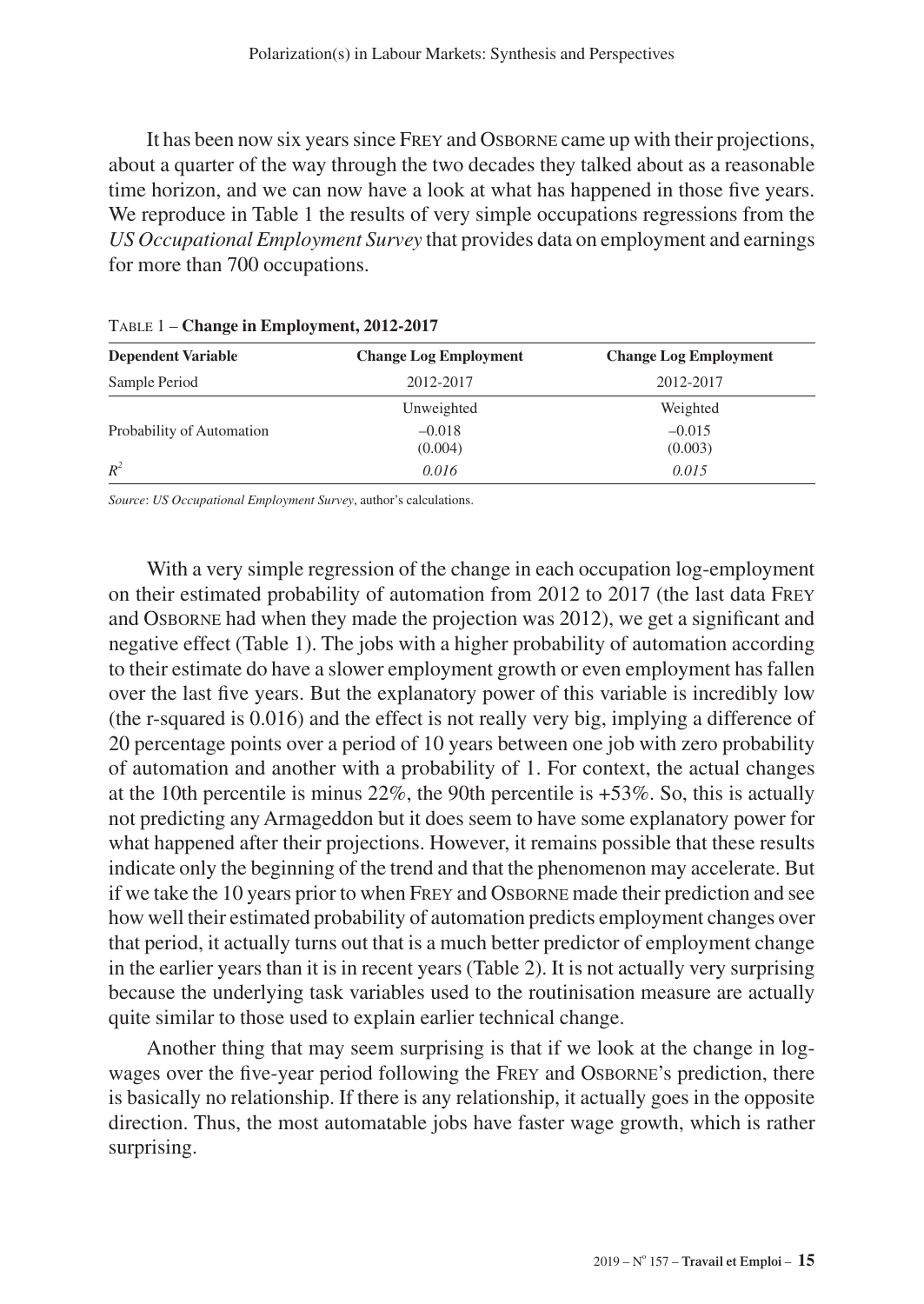| <b>Dependent Variable</b> |                     | <b>Change Log Employment</b> Change Log Employment | <b>Change in Log Wages</b> |
|---------------------------|---------------------|----------------------------------------------------|----------------------------|
| Sample Period             | 2000-2011           | 2000-2004                                          | 2012-2017                  |
| Probability of Automation | $-0.036$<br>(0.004) | $-0.033$<br>(0.006)                                | 0.003<br>(0.001)           |
| $R^2$                     | 0.069               | 0.026                                              | 0.067                      |

Table 2 – **Change in Employment and Wages, Different Sample Periods**

*Source*: *US Occupational Employment Survey*, author's calculations.

This evidence suggests that polarization is more likely a continuation of existing trends than a radical break with the past.

### **Polarization and Inequality**

A number of papers presented during the conference have mentioned that it is much easier to find evidence for polarization in changes in employment shares than in wage inequality itself. Some occupations can decline in size by 90, 95 percent; others grow by hundreds of percent. But movements in relative wages are much more muted than that, even if wages are measured correctly (Bozio *et al.*, 2015). The wage of one occupation relative to another doesn't change by 90 percent or hundreds of percent. That just does not happen. An obvious explanation is that the supply of labour to occupations is very elastic. So when there is a demand shock in the form of a shift towards demanding certain occupations and not others, this shows up much more in the quantities, in the shares of employment, than it does in relative wages. Thus, it is wrong to think of the supply of labour to occupations as being inelastic. People can choose the occupations to go into, especially in the longer run. They tend not to go into occupations that are declining. So it is wrong to think that someone is fixed as a particular sort of worker in a very narrowly defined occupation, particularly in lower skilled occupations.

We can find some evidence of a positive but weak relationship between wage changes and employment changes over long periods of time. When we regress the change in log-wages in each occupation against the change in log-employment with the *US Occupational Employment Survey Data* from 1980 to 2012, we find a positive relationship between these two things (Figure 1). However, the coefficient is really tiny, 0.05, and not significantly different from zero. If we suppose that this relationship is estimating a supply curve of labour to different occupations, that suggests that shifts in demand are going to show up almost entirely in the quantity space. They are not going to show up in the wage space too. So the implication of polarization for wage inequalities is not that big.

What does polarization mean for individuals? Looking only at the aggregate measures of inequality doesn't necessarily tell us what happens to individuals. Examining how individuals experience this process is a very important issue to better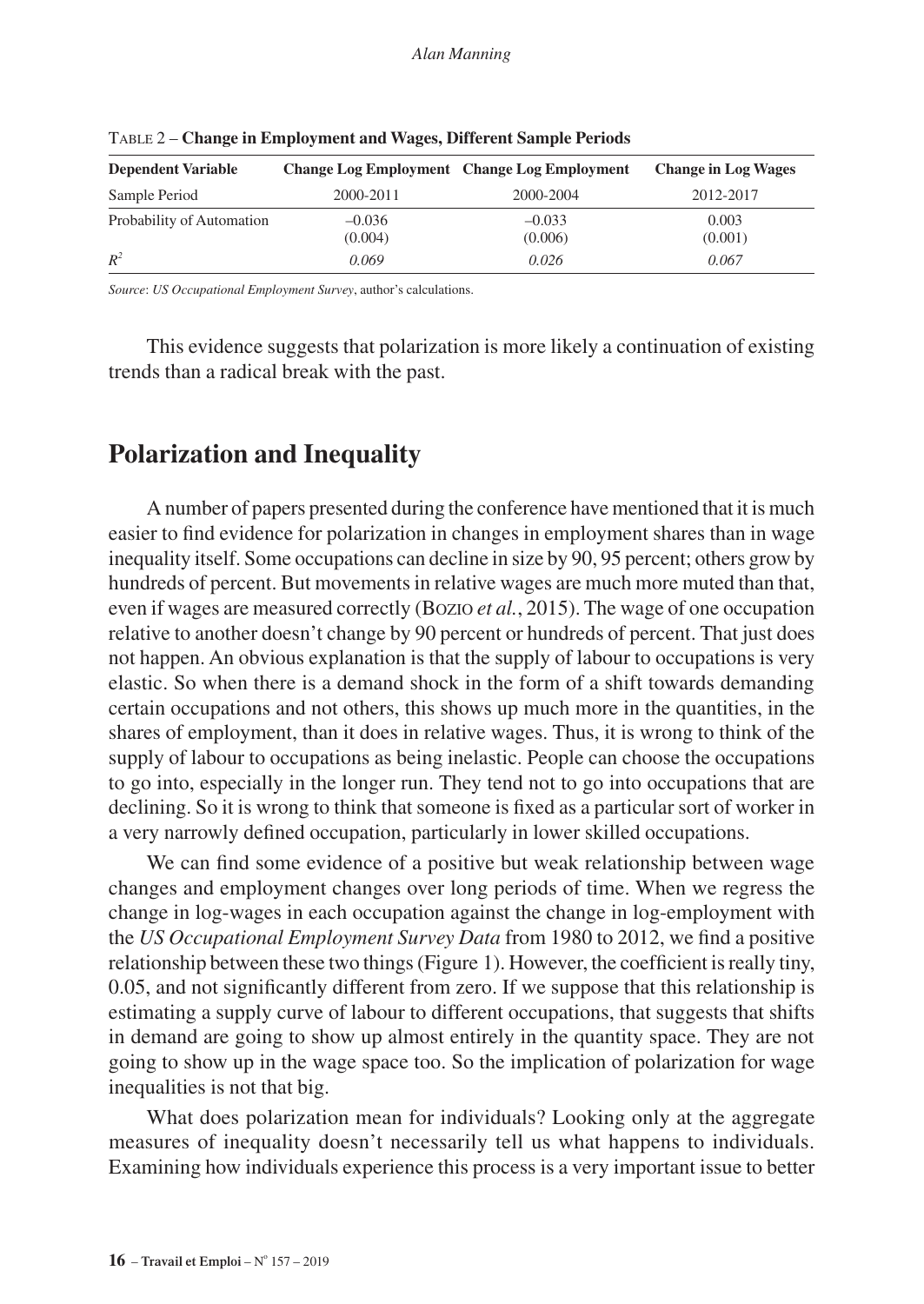

Figure 1 – **The Long-Run Relationship between Changes in Wages and Employment, US 1980-2012**

*Source*: *US Occupational Employment Survey*, author's calculations.

assess the consequences of polarization on inequalities. There are groups for whom we think that the impact of technology may be particularly bad. These tend to be older workers with specific skills that were once scarce or earned them good money, but now replaced by technology. Those are very clearly identifiable losers. In the past and now, one can give examples of those kinds of people (Cortes *et al.*, 2017). But it is important to understand that there is a lot of fluidity across occupations. In particular the gross flows of people into and out of occupations are much bigger than the net flow. We see people moving from declining occupations to growing occupations, people moving in the other direction. So we don't actually need very big changes in those flows in order to reallocate labour quite a lot. In the UK, for example, 20 percent of workers are changing their jobs every year. The biggest measures of the impact of automation say that might go up to 22 percent. This change is not really a dramatic change in the nature of the labour market and occupations may decline more by lower entry of labour market entrants than higher exit by older workers. In many cases, occupations decline primarily because people stop going into those occupations and, for the individuals already in those occupations, this is a gentle decline rather than anything more abrupt.

This evidence suggests that polarization may have relatively small implications for wage inequality but much larger implications for the structure of employment.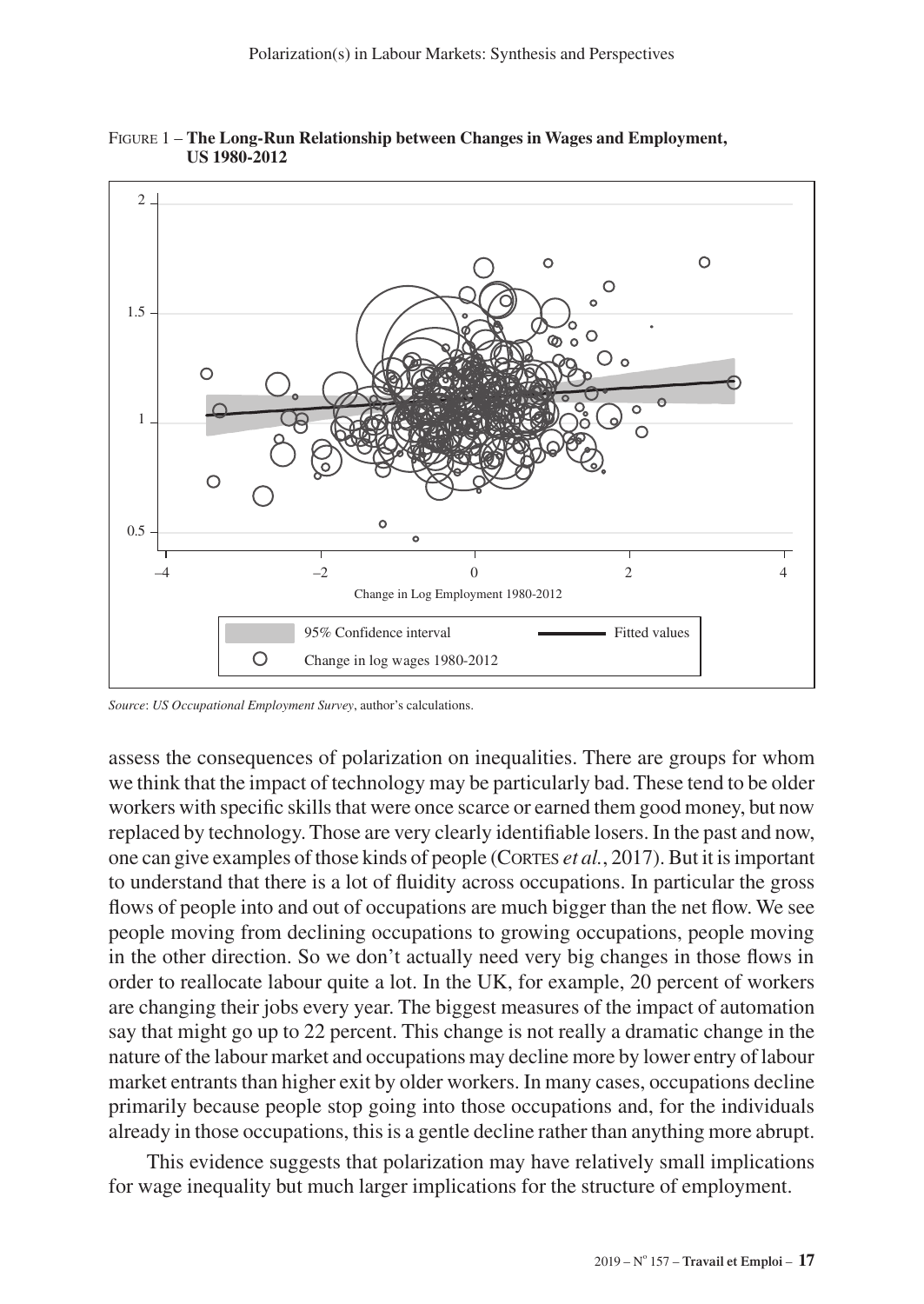### **Polarization: a Global Phenomenon**

A number of papers talk about polarization and globalisation (see eg. Harrigan *et al.* [2016], Heyman [2016], Keller, Utar [2016], Malgouyres [2017]). The underlying question is: how much of the polarization as experienced in high-income countries is really the movement of some jobs to low and middle income countries? If this is happening, what one would expect to find on employment shares in those countries would be the mirror image of what is happening in the high-income countries. Middling jobs would become more important in low and middle-income countries, as they are shifted from countries like France or the UK to those countries. Twenty years ago, there were similar arguments about trade or technology. However, there are not many studies on the changing occupational structure of employment in countries other than high-income countries. So it is difficult to claim that this is what is happening.

On the contrary, some studies suggest polarization is happening in many countries. Figure 2 is taken from an International Labour Organization (ILO) briefing paper (ILO, 2018). It looks at what has been happening to job polarization around the world in countries with different levels of economic development. In all of them, the most negative is in medium-skilled jobs. Figures vary a bit according to whether they have got a lot of high skilled employment growth or low skilled employment growth. From a more general point of view, it looks like polarization is happening in every sort of country. This fact suggests that it is not just the relocation of some jobs from high-income countries to other countries. However, it is not sufficient as a proof, and we need more research on that point. This question should then be put forward on the research agenda.



Figure 2 – **Job Polarization around the Globe**

*Note*: Change in employment shares, in percentage points. \* Forecasts after 2016. *Source*: International Labour Organisation, ILO Trends Econometric Models, November 2016.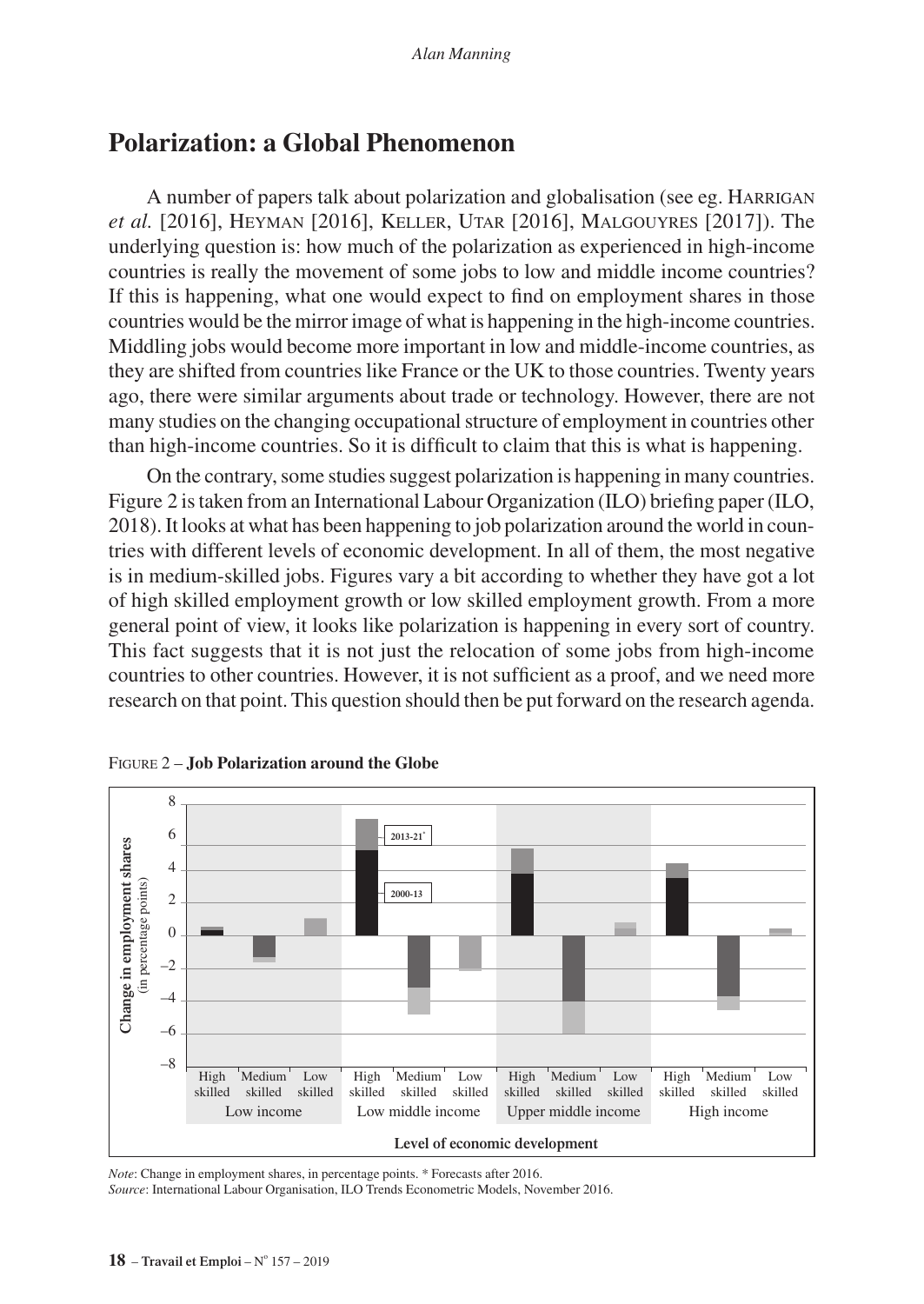## **General Equilibrium Assessments of Polarization**

Finally, I will discuss polarization in a general equilibrium framework. Most of the empirical studies tend to compare outcomes across occupations, sectors or firms that are more or less affected by routinisation or globalisation. Those studies are incredibly useful, but by their nature they cannot say anything about what the aggregate effect of these changes is. The aggregate effect is often subsumed into some general time effect.

What do simple economic models predict about the consequence of new technology? Obviously, there is a very long history of fears about the impact of new technology. Let us put those fears into three groups going from the most extreme to the least extreme. The most extreme is: "new technology means the end of work, it is going to be awful for all workers". Then there is the intermediate one: "some workers might gain but it's generally going to be bad for workers and good for capitalists". And the mildest version is: "new technology might have some distributional consequences among workers, so some will gain, some will lose, but overall we don't really know whether it's going to be good or bad for them".

#### **Polarization from a Consumer's Perspective**

Past predictions about the impact of new technology have always been wrong. Although there have often been groups of workers who have been losers, technology has been the source of the rise in living standards for everyone. Basically, in our societies today there is nobody who is worse off than the equivalent person would have been 200 years ago. That is almost entirely because of new technology. It is interesting to understand where people's past predictions went wrong. One reason is that they focused almost exclusively on a worker's perspective and exclusively on jobs where humans were going to be displaced by new technology. Those are the sort of losers who are often concentrated and visible. But these analyses often missed the gainers. One way of thinking about the gainers is to think about the impact of new technology not from the perspective of a worker but from the perspective of a consumer.

From a consumer's perspective the impact of new technology is the following. Firms are adopting new technology because it lowers costs. If the markets are reasonably competitive, lower costs lead to lower prices. From a consumer's perspective, one can buy everything he/she did before, and one has some income left over. What is he/she going to do with that leftover income? He/she is going to go out and spend it on all sorts of stuff. Doing so, he/she creates jobs for all sorts of people. Once we have that perspective in mind, we can talk about new technology raising the demand for labour. It is also important to understand that it is not just new types of jobs that are created. These are going to be jobs in areas where consumers want to spend their money which is pretty much everything, leading mostly to just more old jobs.

Much the same argument applies to the impact of China. China has made stuff cheaper, that is why there has been import penetration. That has given Western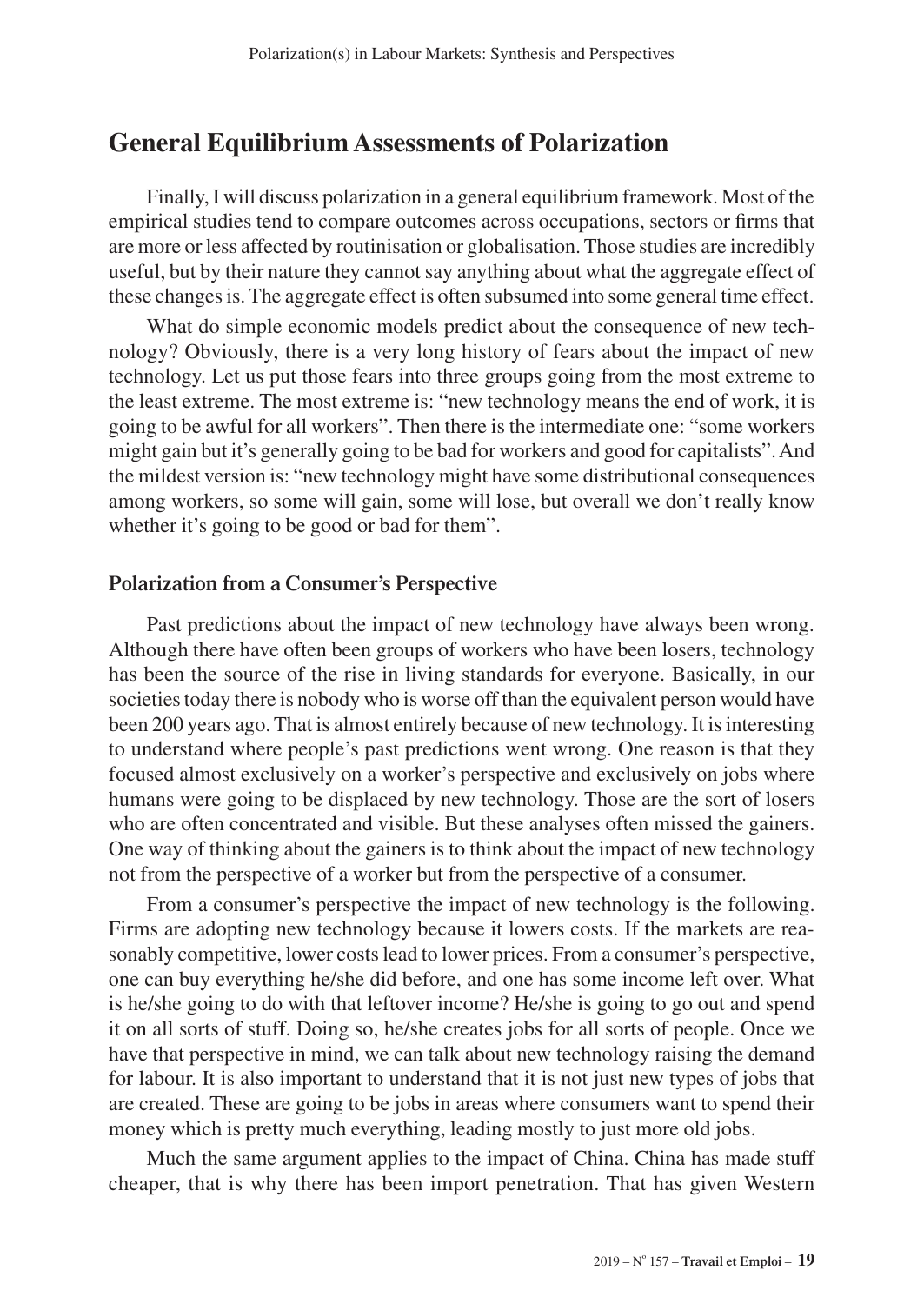consumers more purchasing power. They have gone out and spent that money, and in doing so have created jobs. The worrying point in many current discussions of the impact of new technology is that they make exactly that same mistake of focusing on one narrow perspective and ignoring all the other effects. Nevertheless, it is hard to assess what those aggregate effects are going to be, and that is where general equilibrium models can be useful.

#### **Polarization in a General Equilibrium Framework**

What follows is a very simple model coming from CASELLI, MANNING (2019). Consider a production function  $F(L, K, \theta)$  in which output is produced by labour L, capital *K* and technology *θ*. Let us assume constant returns to scale, perfect competition, one type of labour, one capital good. Let us also assume that the labour supply is inelastic. So, any effect on the demand for labour must go into wages. If one relaxes that hypothesis it would go into employment as well. Consider this as a useful starting point.

Improvements in technology –higher *θ*– means more output given input. It gives:

$$
\frac{\partial F}{\partial \theta} > 0.
$$

Nobody would disagree with that, but it is possible that new technology reduces the marginal product of labour:

$$
\frac{\partial^2 F}{\partial L \partial \theta} < 0.
$$

This situation is what people worry about. There is a lot of discussion about whether new technology is a substitute or complement for labour. Is it capital augmenting or labour augmenting? The reason people think that matters is that in a competitive market, workers will earn their marginal product so that:

$$
W = \frac{\partial F(L, K, \theta)}{\partial L} > 0.
$$

The impact of new technology on wages depends upon whether the marginal product goes up or down with new technology. With fixed capital we get the result that wage could fall with new technology:

$$
\frac{\partial W}{\partial \theta} = \frac{\partial^2 F(L, K, \theta)}{\partial L \partial \theta}
$$

.

The problem with this argument is that it assumes that capital is fixed, and one cannot assume that capital is fixed. What happens if you assume that capital is variable? Assume there is a perfectly elastic supply of capital, which is perhaps reasonable as capital goods in the longer-run are all produced. There is no natural limit to the amount of capital in the same way as there is a natural limit to the number of workers. If the cost of capital is  $P^{K}(r + \delta)$  made up with a relative price of capital goods  $P^{K}$ , the interest rate  $r$  and the depreciation rate  $\delta$ , we know that profit maximization means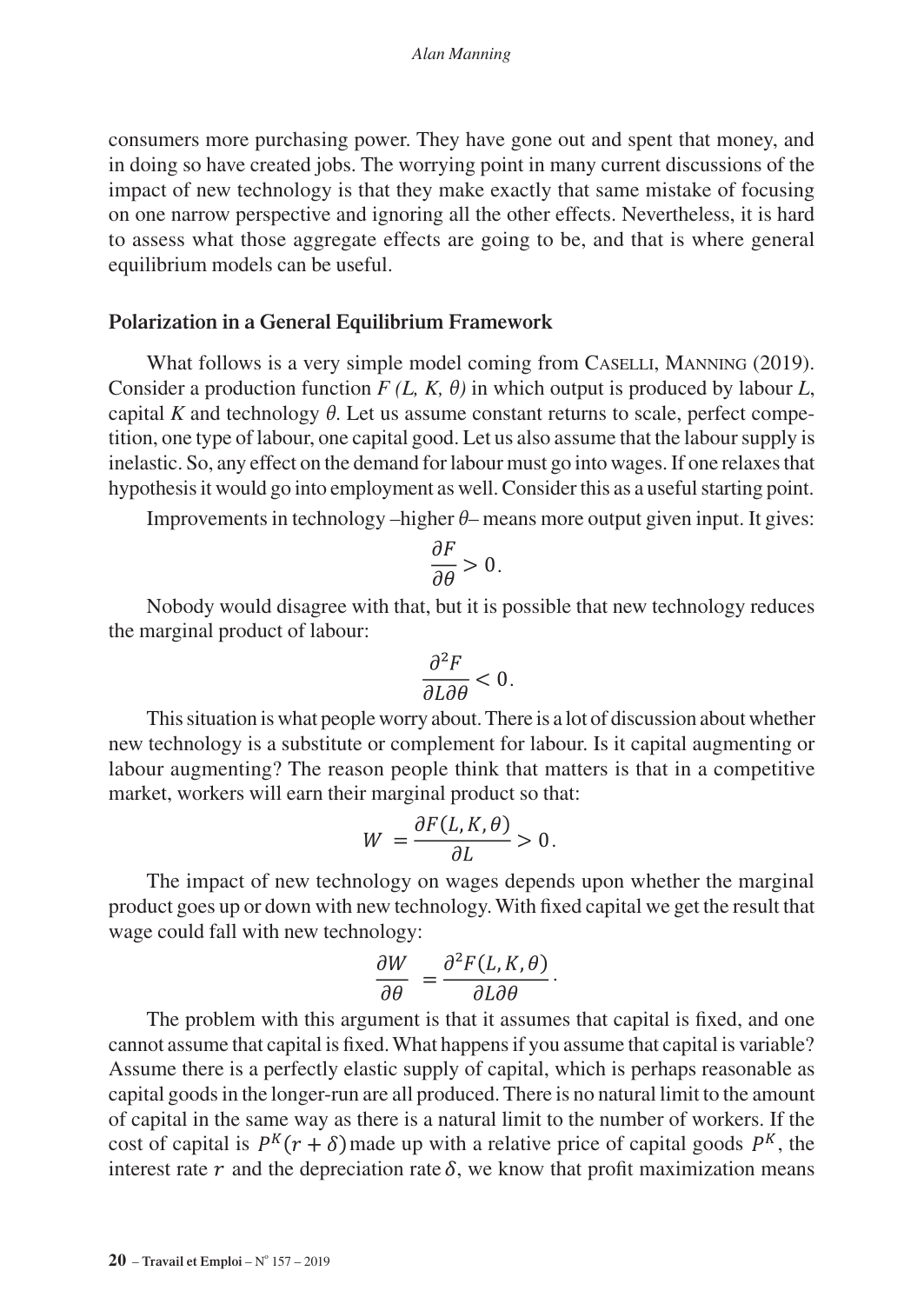the firm will employ capital up to the point where marginal product of capital is equal to the cost of capital:

$$
\frac{\partial F(L,K,\theta)}{\partial K} = P^{K}(r+\delta).
$$

What happens to wages when we improve new technology and supply of capital is elastic? Let us assume again constant returns to scale and perfect competition. Then payments to labour must be total output minus payments to capital:

$$
WL = F(L, K, \theta) - P^{K}(r + \delta) K.
$$

Differentiating that with respect to  $\theta$ , gives the results that are taking account of the endogeneity of capital in the long run. We get the following expression:

$$
L\frac{\partial W}{\partial \theta} = \frac{\partial F(L, K, \theta)}{\partial \theta} + \left[ \frac{\partial F(L, K, \theta)}{\partial K} - P^{K}(r + \delta) \right] \frac{\partial K}{\partial \theta} - \frac{\partial P^{K}(r + \delta)}{\partial \theta} K.
$$

Looking at the first term, there is a positive effect which just comes from the fact that new technology leads to more output. Then there is the second effect which is about how capital changes. But that is multiplied by the difference between the marginal product of capital and the cost of capital. This difference is zero in the long run, so, that term just disappears. The third term is about how new technology alters the relative cost of capital relative to consumer goods. If the cost of capital goods relative to consumer goods does not rise, this term is positive. So, new technology of any form, whether it is a substitute or a complement to labour, whether it is labour augmenting or capital augmenting, does not matter. The prediction is that wages must go up. The intuition is that new technology leads to more output being produced, and there must be some gainers from it. It cannot be new capital that is being accumulated, because that is paid its marginal product. It just gets what it adds. It cannot also be old capital unless the relative price of capital goods rises.

If the relative price of capital goods does not rise, the only people left over to be gainers are workers. In the long-run labour is the fixed factor of production and all the gains from new technology have to go to the fixed factor. Everything else is produced. There is no particular reason that the rate of return on robots should be any higher than any other form of capital.

So, how can you get the opposite kind of result? There are a number of possibilities. Let us concentrate on imperfect competition. If new technology reduces competition, that can lead to falling wages. Similarly, if there is a rising cost of capital, which might be the case if investment is weak and the rate of return to capital rises, that can be to the disadvantage of workers. In this case, the problem is that the economy is under-investing in robots and new technology, and so the rate of return to investment is going up rather than that it is over-investing.

This framework may seem too simple. What about lots of types of goods and lots of types of workers? Let us try to be as general as possible. Assume any number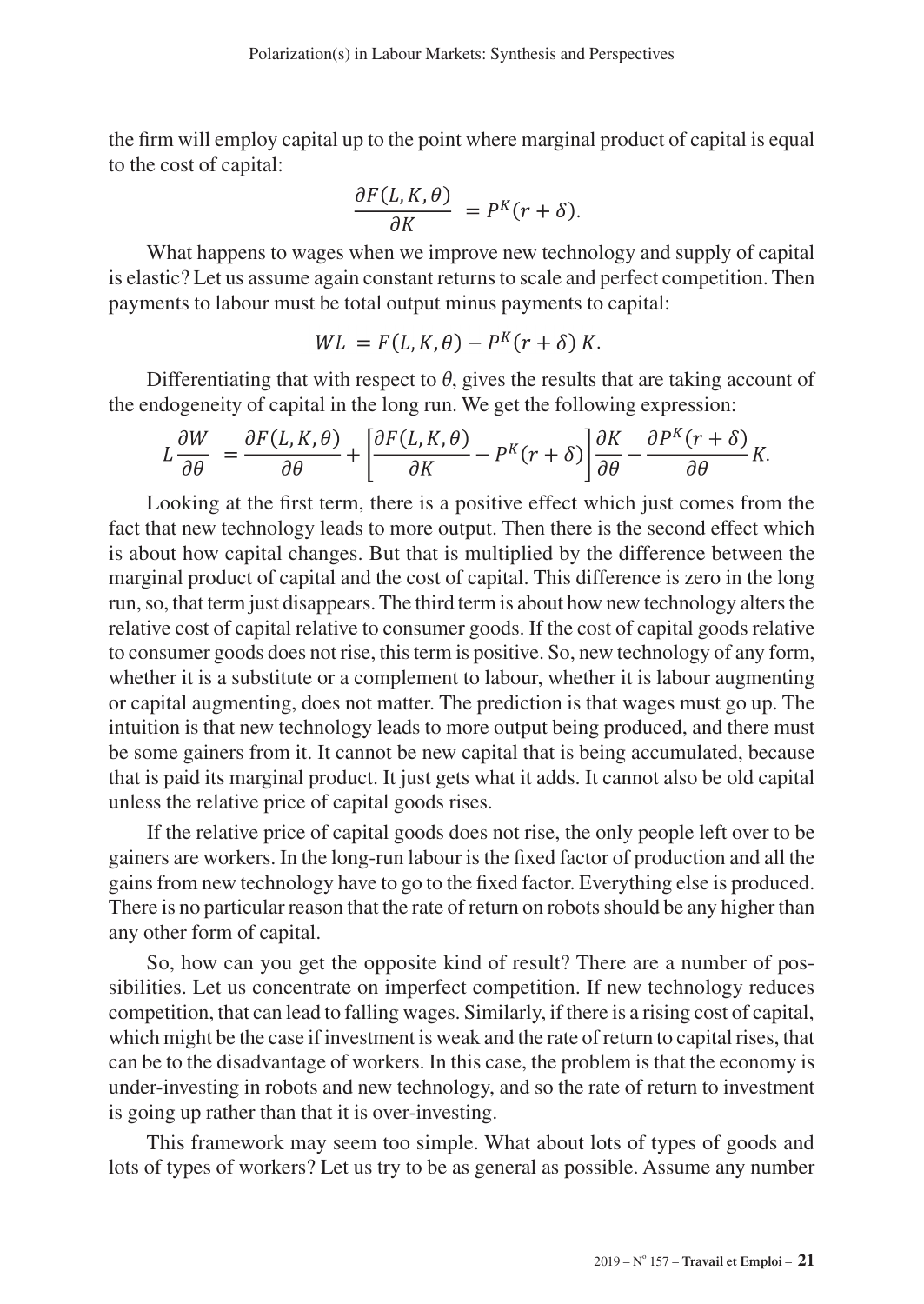of types of labour, although all in fixed supply, any number of types of goods –consumption, intermediate, investment goods. We also assume that new technology can affect production possibilities in any way whatsoever, in any sector, except that it must always weakly increase output. We assume there are constant returns to scale in all sectors and perfect competition.

Let us compare wages in steady state in two economies with different levels of technology. First, we show that it is impossible for new technology to make all types of workers worse off. One just cannot write down any model of that form which will make all workers worse off. But that might mean the gainers might be a tiny group –it might be one worker. What about the average worker? The second result is that if the price of investment goods relative to consumption goods falls, then new technology must raise the average wage of workers. Again, one cannot write it down any differently. It is the same intuition as before: someone is going to gain from new technology, new capital gets its marginal product, and if the relative price of investment goods is falling, old capital is losing out from this technological change, not gaining.

The only people left over are workers. It does not mean that the labour share of total income necessarily goes up. This is about real wages, not the share of income, and there might be severe distributional effects. But it is very clear that the relative price of investment goods has been falling for decades (Figure 3). There is no doubt about whether that condition holds or not.

A final result is that if the supply of labour of different types in different occupations is perfectly elastic, then workers of all types must gain from technological progress. Intuition then is that relative wages are fixed by that assumption. So, it is as if we would have only one type of worker. If there is one type of worker, that worker has



Figure 3 – **Relative Price of Investment Goods, US 1947-2016**

*Note*: Shaded areas indicate US recessions.

*Source*: DiCecio, Riccardo, Relative Price of Investment Goods [PIRIC], retrieved from FRED, Federal Reserve Bank of St. Louis; https://fred.stlouisfed.org/series/PIRIC, accessed May 29, 2019. For further details, Di Cecio (2009).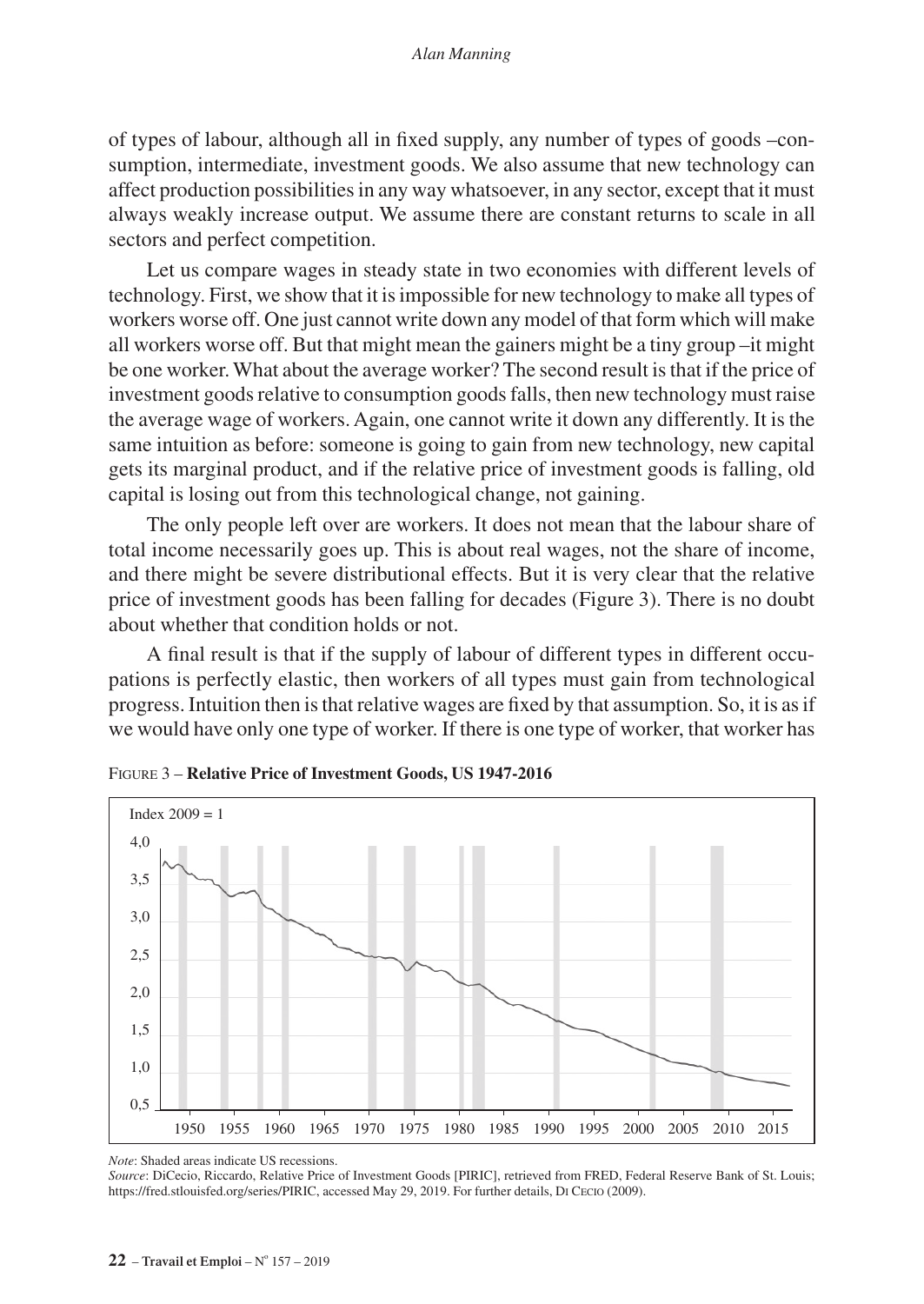to gain from new technology. I think that this is not a bad description of what happened in the past in the long-run, and what it suggests is that there are quite powerful forces causing new technology to transmit into higher wages. It also does not depend on the nature of new technology. It just depends on labour ultimately being the fixed factor, everything else being produced.

 $\rightsquigarrow$ 

This text has expressed the view that polarization is mostly a continuation of past changes rather than something radically new, that it has often not had big implications for inequality because of relatively easy mobility across occupations. And that there are reasons why new technology, of any form, is likely to lead to higher wages for most workers.

This paper may seem very complacent about what the implications of technological change are. However, we do need to have public intervention in order to deliver inclusive growth. There are two parts of inclusive growth. First, there is the growth part of it and that has proved particularly difficult for the last decade, but we do know that growth at the frontier is driven by increases in knowledge. We also know that knowledge is a public good: what someone knows does not stop others knowing the same thing. And we know that market economies do not deliver efficient levels of public goods. In this sense, there is no presumption at all, even on the most narrowly conventional economics that a "laisser faire" economy will deliver the efficient level of growth. Although there is some attention people pay to growth promoting policies, it is not perhaps as central as it should be given the importance of growth. The second part to worry about is the inclusive part of growth. We have a set of tools already to use, such as minimum wages, training and redistributing taxation (LORDAN [2018], Keller, Utar [2016], Bozio *et al.* [2015]). We need to use them. And we do not need a new set of tools in order to deal with the challenges we face at the moment. We just have to be prepared to use the ones that we have got.

#### **References**

Autor, D. H. (2010). *The Polarization of Job Opportunities in the US Labor Market: Implications for Employment and Earnings*. Washington, DC: Center for American Progress, The Hamilton Project.

Autor, D. H., Dorn, D. (2013). "The Growth of Low-Skill Service Jobs and the Polarization of the US Labor Market." *American Economic Review*, 103(5), 1553-1597. [http://doi.org/10.1257/](http://doi.org/10.1257/aer.103.5.1553) [aer.103.5.1553.](http://doi.org/10.1257/aer.103.5.1553)

Autor, D. H., Katz, L. F., Kearney, M. S. (2006). "The Polarization of the U.S. Labor Market." *American Economic Review*, 96(2), 189-194.<http://doi.org/10.1257/000282806777212620>.